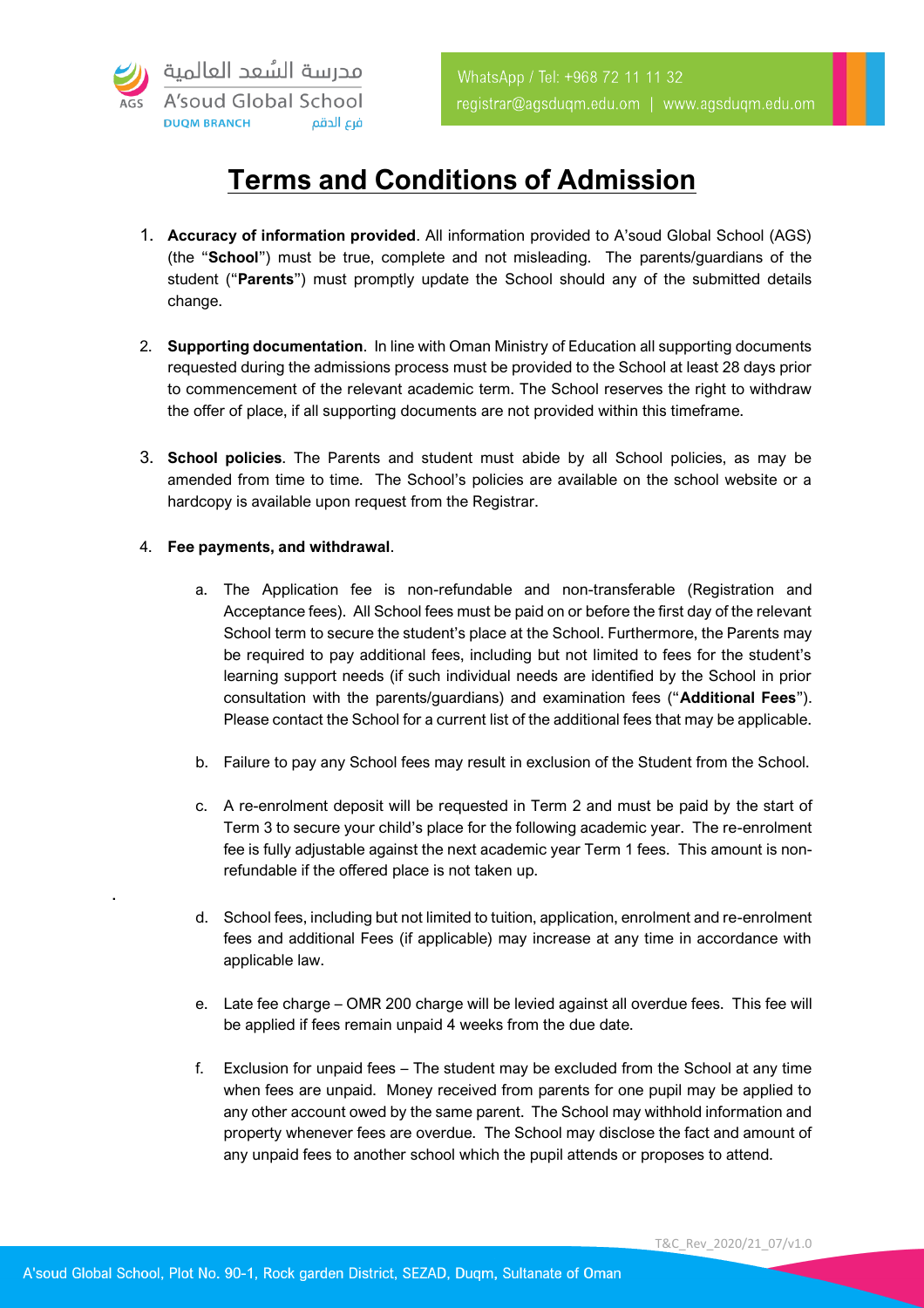

- g. The Parents must give one full terms written notice to the Registrar, if the student is withdrawing from the School*.* In the event of withdrawal, School fees will be refunded in accordance with the School's fee refund policy, available at: [*insert hyperlink to school fees policy on website*], which follows applicable law.
- h. The School may coordinate with a third-party transport services provider to provide transport services to students at the School. However, such services are not included in the School fees, and the terms and conditions of such services are to be agreed directly between the parents/guardians and the Transport Service Provider.
- i. The School may coordinate with a third-party extracurricular services provider to provide Extracurricular activities to students at the School. However, such services are not included in the School fees, and the terms and conditions of such services are to be agreed directly between the parents/guardians and the Extracurricular Service Provider.
- 5. **Parent instructions to School**. The School may rely solely on instructions from either Parent. In the event the School becomes aware of a dispute between the Parents or if the School receives conflicting instructions from the Parents, the School is entitled to rely upon the instructions of the person selected as the Primary Contact in the admissions application. The School will only deviate from this policy if the School is provided with a valid court order, which, if issued by a foreign court, is attested by the Oman courts (a "**Court Order**").
- 6. **Provision of information to parents**. The School will provide information about the student, including report cards, attendance records, and other items in the student's file, either to the student or to a Parent. In the event the School becomes aware of a dispute between the Parents, and to protect privacy of communications, the School will not share communications between the School and either Parent with the other Parent, unless required to do so by Court Order.
- 7. **Insurance.** Parents must ensure that their own insurance will cover the student's personal property whilst at the school or on the way to or from the School or on any School sponsored activity away from the School.
- 8. **Medical liability.** Neither the School nor any of its affiliates, shareholders, directors, employees, consultants or agents will be liable for injury to the student resulting from improper treatment of its medical conditions if the Parents fail to inform the School of such medical conditions in writing or comply with the School's medical policy or other instructions provided by the School or the Health Office Staff
- 9. **Intellectual Property Rights**. The School has the intellectual property rights to any outcomes produced by your child as part of the school's provision.
- 10. **Waiver and indemnity**. Neither the School nor any of its affiliates, shareholders, directors, employees, consultants, agents or voluntary helpers of the School (the "**Indemnitees**"), shall have any responsibility of whatsoever nature in respect of bodily injury to the student: (a) prior to actual delivery of the student into the custody of the teachers or officials inside the School grounds, or after the student has been collected from the School grounds by a person authorized by the Parents to do so, on a normal School day; (b) whilst on School grounds